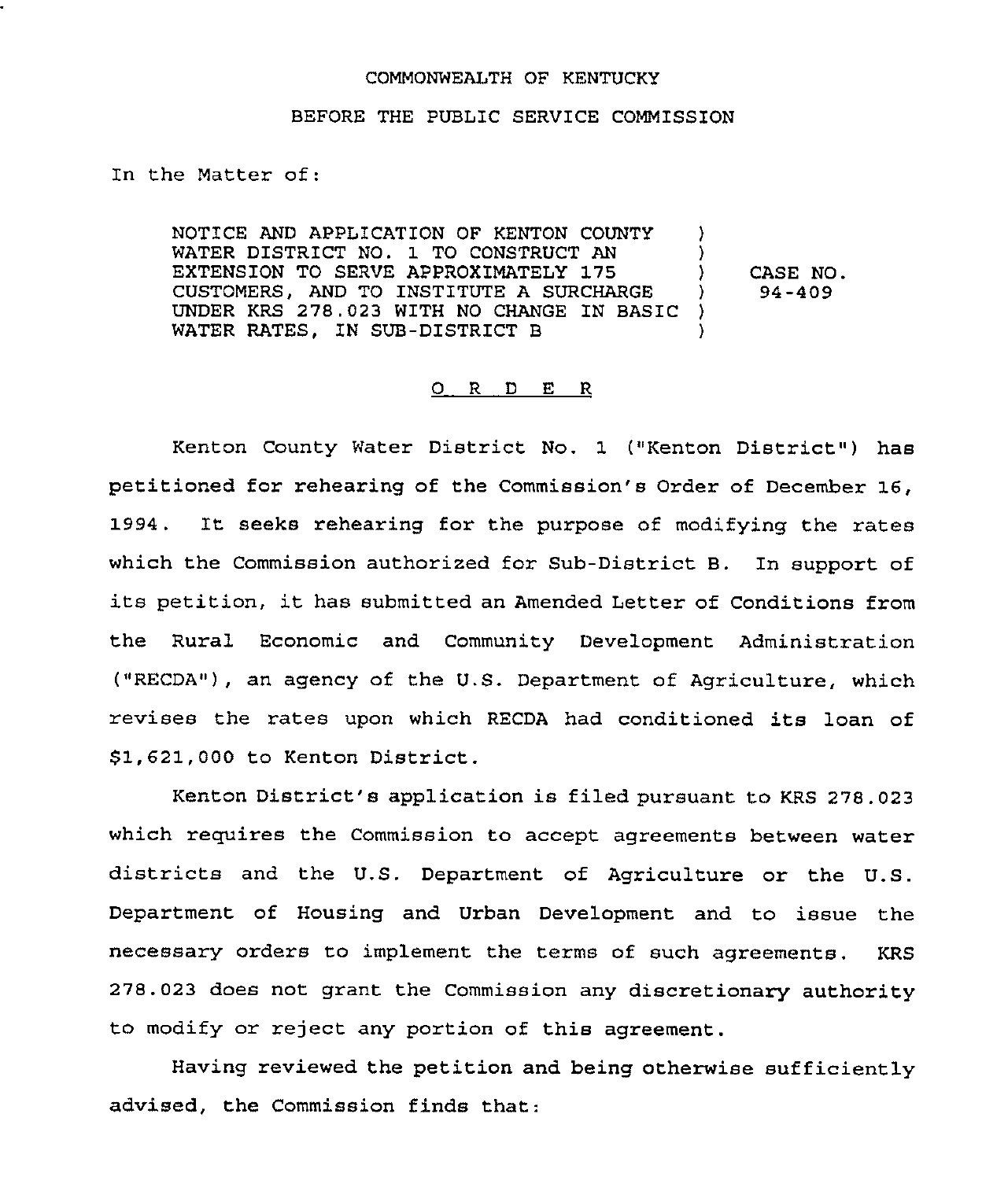1. The petition for rehearing should be granted.

2. Under an agreement between RECDA and Kenton District, RECDA has agreed to purchase \$1,621,000 of revenue bonds. The bonds will mature over a 40-year period and have an interest rate of 5.5 percent per annum.

3. The agreement between RECDA and Kenton District, as revised by the Amended Letter of Conditions, specifies the rates which Kenton District has proposed in its application and requires that Kenton District assess a monthly surcharge of S24.00 to customers within Sub-District B.

4. Upon payment of the S1,621,000 bonds issued to finance the construction of facilities 'n Sub-District B, Kenton District should cease assessing the approved surcharge to Sub-District B customers.

IT IS THEREFORE ORDERED that:

1. Kenton District's Petition for Rehearing is granted.

2. The rates which Kenton District proposed in its application and which are set out in Appendix <sup>A</sup> are the rates approved for service rendered on and after the date of this Order to Kenton District customers located within Sub-District B.

3. Upon payment of the 51,621,000 bonds issued to RECDA to finance the construction of facilities in Sub-District B, Kenton District shall cease assessing the surcharge approved herein.

 $-2-$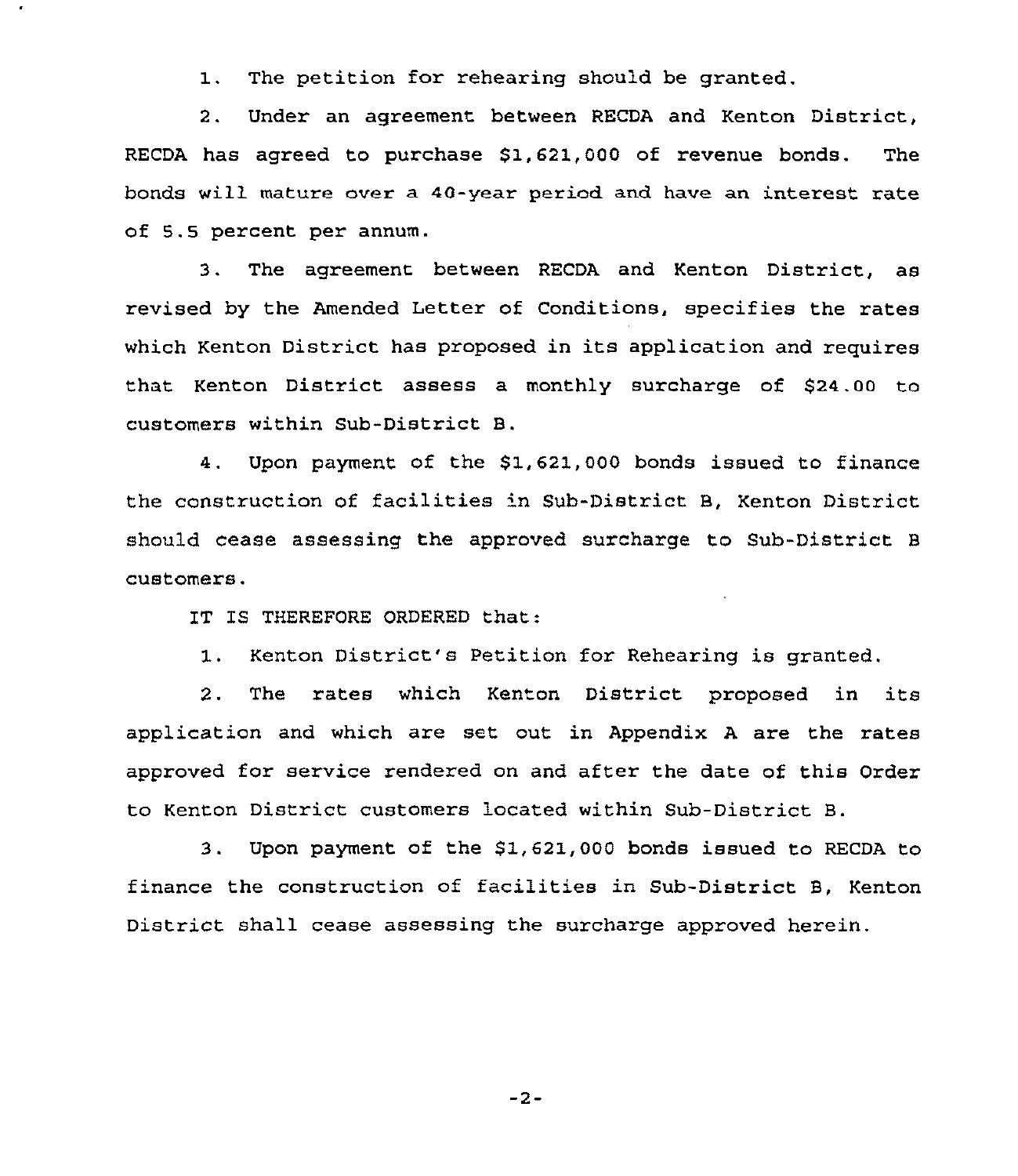4. Kenton District shall submit its revised tariff sheets reflecting the rates in Appendix <sup>A</sup> within 30 days of the date of this Order.

Done at Frankfort, Kentucky, this 26th day of January, 1995.

PUBLIC SERVICE COMMISSION

Chairman

 $\overline{\texttt{ce}}$  Cha

Brea

Commiss

ATTEST:

¥

<u>:12</u> ~l

Executive Director